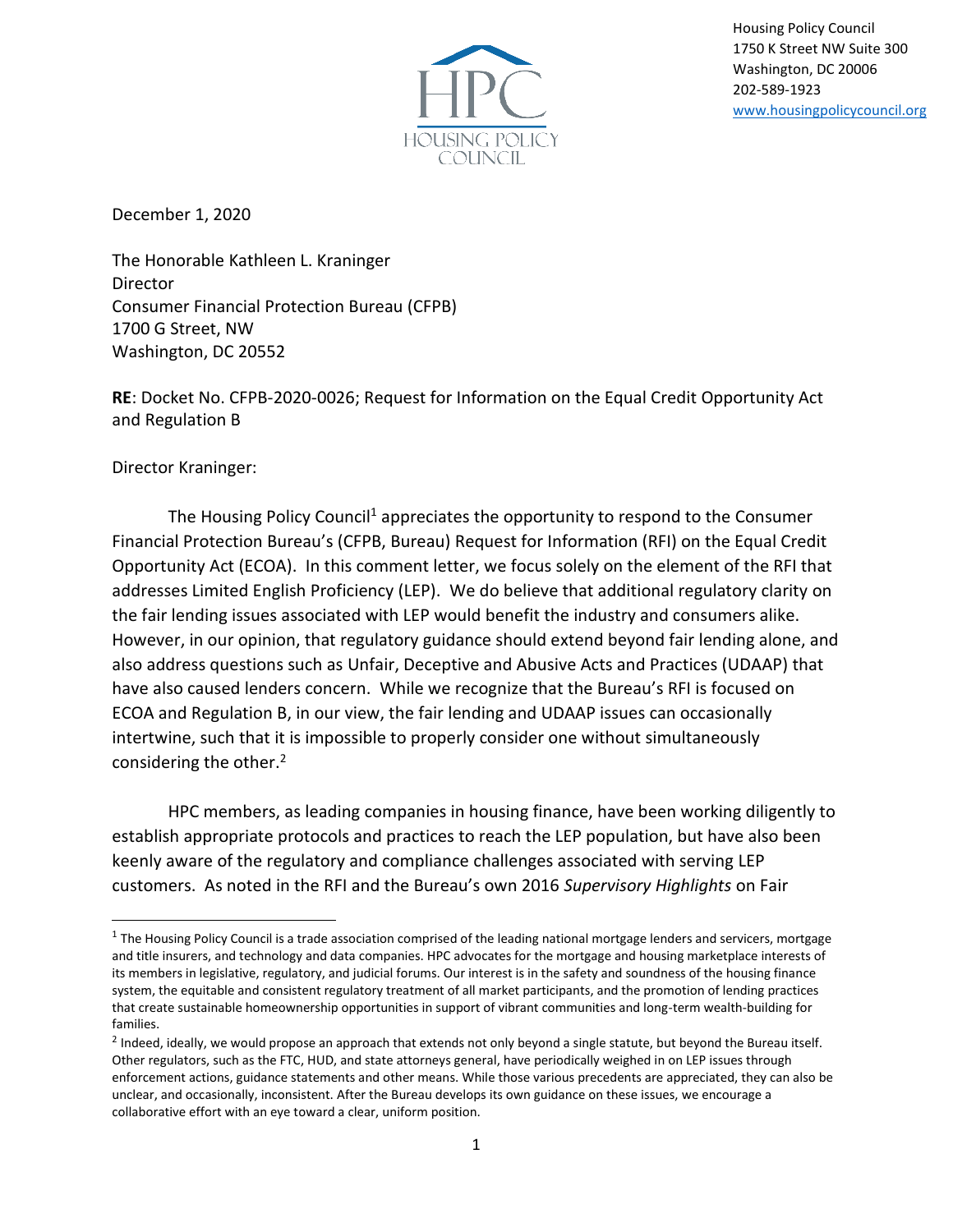Lending, many institutions limit their services to LEP customers due to the regulatory uncertainties and perceived fair lending risks. No institution is capable of providing all of its mortgage-related services in all non-English languages, and the decision regarding which languages to prioritize, which services to offer, and what form of LEP assistance to provide are decisions that carry significant uncertainty and risk under both UDAAP and fair lending principles. In this letter, we reiterate comments previously shared verbally with the Bureau, including our thoughts on the challenges of serving LEP customers, as requested by the RFI, and suggest possible regulatory guidance that could address some of these challenges. Our letter has three sections that address the following topics:

- *Challenges -* Serving LEP customers is complicated by numerous factors, such as, but by no means limited to: the variety of languages spoken in the United States; the technical nature of mortgage lending; the inexact science of foreign language translation; the division of mortgage activities across multiple counterparties/financial institutions, from lending to servicing to securitization; the operational complexity of translating and disseminating documents and data through technology platforms designed to rely on standard English characters; and the need for in-house or contracted non-English speakers to support the full spectrum of both operational and compliance activities within any single company.
- *Recommended Regulatory Framework -* HPC members would prefer a nationally recognized and uniformly applied regulatory framework that not only provides protections for LEP consumers, but also sets clear "rules of engagement" for institutions. The regulatory framework should recognize that any given institution will have unique capabilities and distinct business considerations that will limit the types of assistance, the products and services, and the languages in which it can offer support and serve LEP customers. The framework should allow for these limitations and variations, without threat of legal action. The goal of HPC would be for this framework to be interpreted, applied, and enforced consistently by state and federal regulatory bodies.
- *Proposed Regulatory Guidance* While HPC members would advocate for explicit regulatory requirements that establish unambiguous responsibilities for financial institutions, we recognize that rulemaking takes a considerable amount of time and that this topic is complicated by the distinct LEP approaches that the multitude of companies deploy. There is a high degree of variability of languages, services, and available assistance across institutions, which makes this type of rulemaking more difficult. And, most importantly, the delay associated with a rulemaking effort would perpetuate the current lack of services offered to LEP consumers until the rulemaking could be finalized. Therefore, HPC instead recommends that CFPB consider publication of regulatory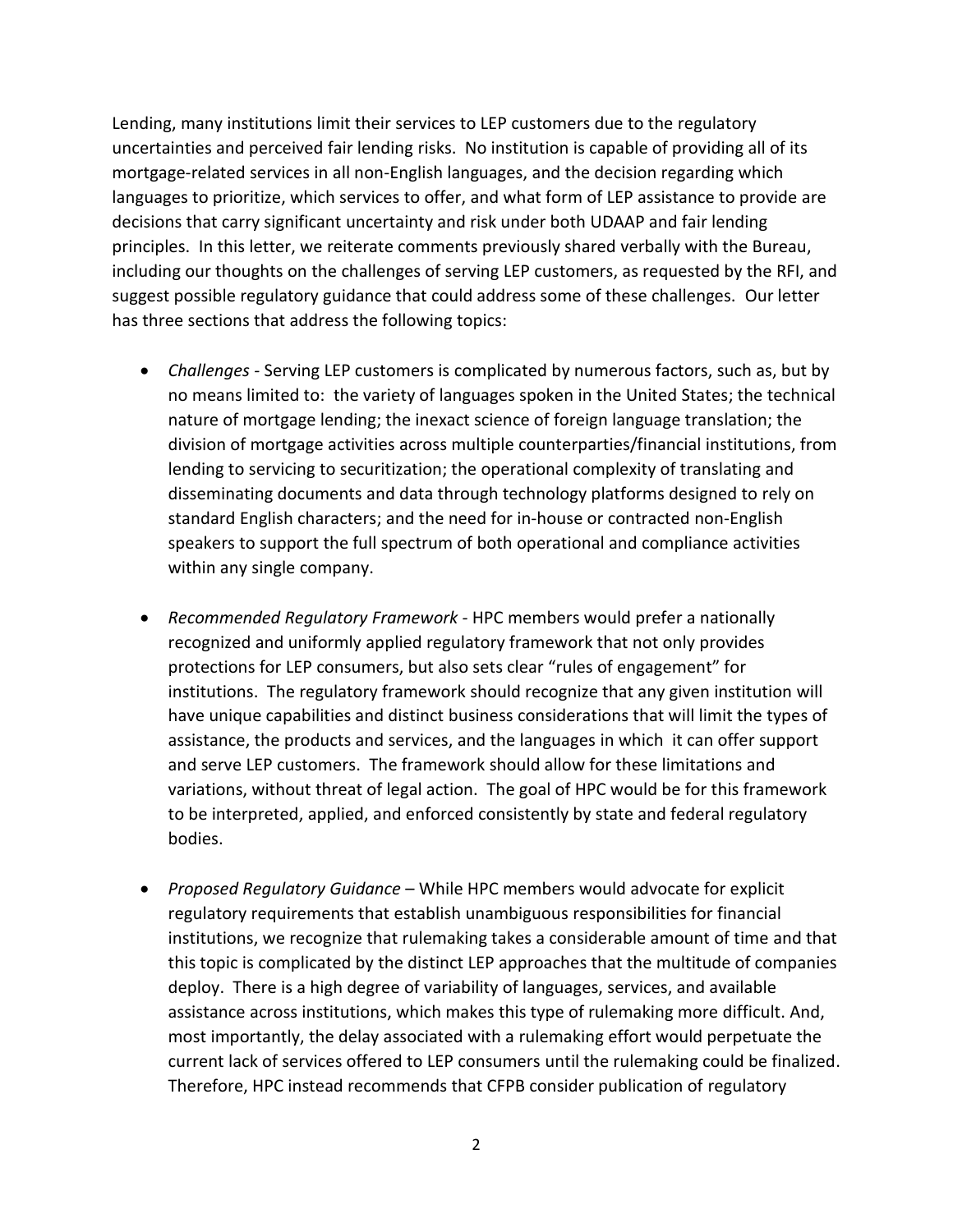guidance that describes, with examples, the practices that institutions should, and/or may, perform to serve LEP customers, consistent with a regulatory framework that can be uniformly applied to drive a consistent interpretation of the various state and federal regulations. As a model, we suggest the FTC's Dot Com Disclosures guidance, issued in March 2013.<sup>3</sup> The FTC guidance is a highly practical guide to how industry can adhere to UDAP (Regulation AA) restrictions in their conduct, and a similar style of practical, specific CFPB guidance would be extremely beneficial in encouraging financial institutions to offer mortgage services in non-English languages.

## *Challenges Associated with Serving LEP Customers*

There are more than 350 languages spoken in the U.S., making it entirely unrealistic for any single company, particularly those that offer mortgage services nationwide, to fulfill the business needs of all customers in all languages in all communities. Therefore, each company must prioritize some languages and some services. How a company determines what languages, business services, and form of LEP assistance is not explicitly addressed in regulation, which leaves companies vulnerable to legal challenge. Previous CFPB guidance acknowledges that a company may determine what languages are most prevalent within its lending "footprint," but other factors may come into play, such as the in-house staff language capabilities or the capacity of the technology platform to accommodate other languages or even the costs to transform existing infrastructure to provide language support. Additionally, financial services continue to become increasingly nationalized, whether though lenders who maintain branches across a number of states, or something as increasingly common as originating loans through a mobile application. As that trend continues, the array of languages lenders encounter will steadily increase as well.<sup>4</sup> As stated above, regulation offers no explicit requirements regarding what factors are acceptable to make determinations regarding the languages or business products and services that can be offered.

Further, companies must choose not only the services and languages, but the types of LEP support, and those decisions also leave a company vulnerable. For example, for companies that choose to use translated documents, there are substantial legal liability concerns associated with which translated documents to adopt, the accuracy of those translations, and the rationale for why those particular forms or disclosures are selected. The same types of questions apply for oral interpretation services and how a company determines which are most suitable and compliant. If a company chooses to use a third-party vendor, how can it

<sup>3</sup> [https://www.ftc.gov/sites/default/files/attachments/press-releases/ftc-staff-revises-online-advertising](https://www.ftc.gov/sites/default/files/attachments/press-releases/ftc-staff-revises-online-advertising-disclosure-guidelines/130312dotcomdisclosures.pdf)[disclosure-guidelines/130312dotcomdisclosures.pdf](https://www.ftc.gov/sites/default/files/attachments/press-releases/ftc-staff-revises-online-advertising-disclosure-guidelines/130312dotcomdisclosures.pdf)

<sup>4</sup> Even today, some HPC members already rely on vendor-based interpretation services to help them assist borrowers in well over 100 languages. For such lenders, an overly prescriptive approach (for example, one that required that development of translated documents and disclosures for each language spoken in the lender's "footprint") would be present immense costs and operational challenges.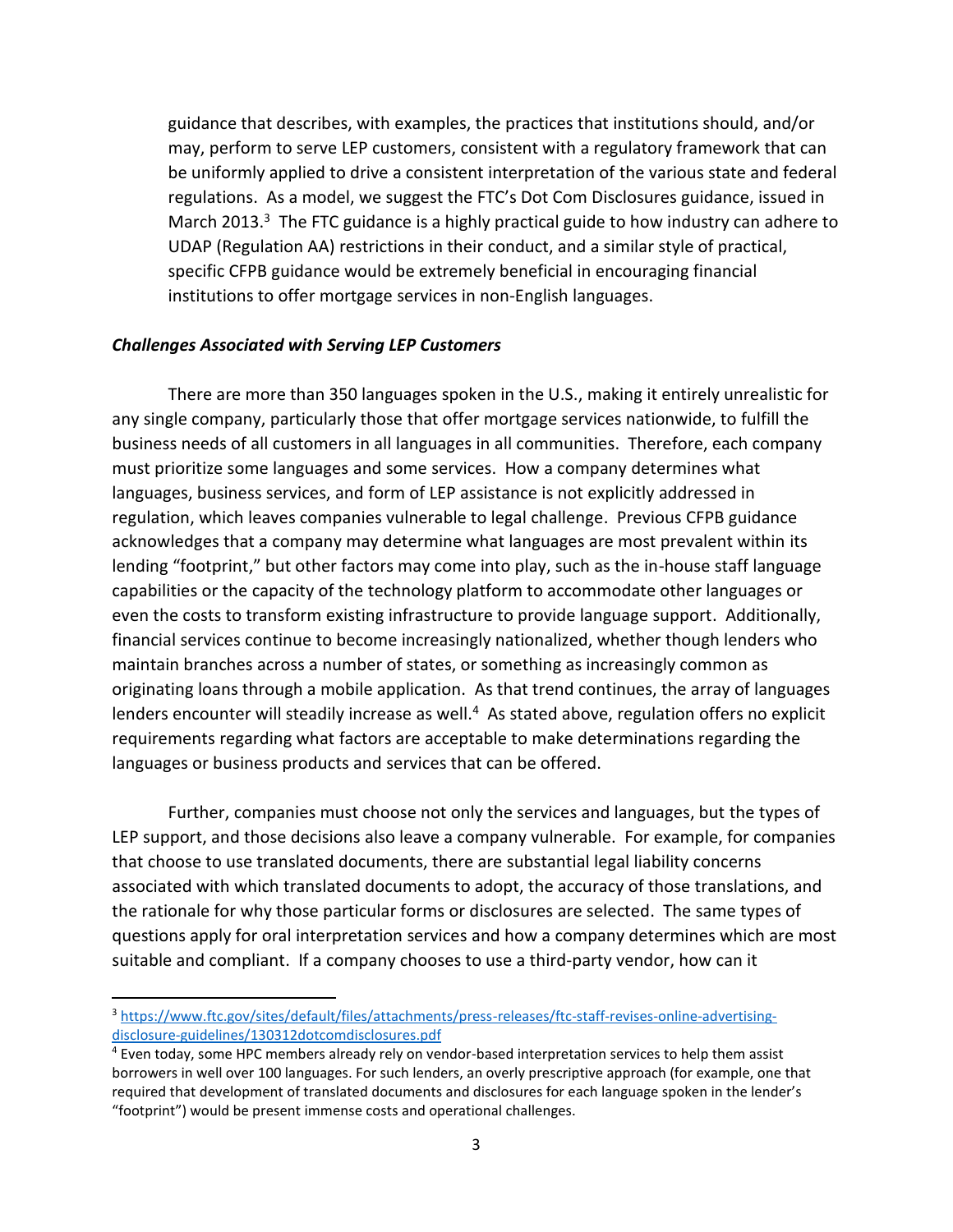determine which vendor is most qualified? If a company determines not to use a vendor, is it legally "safe" to limit oral interpretation to family, friends, or services selected by the customer? For smaller companies, the costs associated with these business decisions may be significant, but even for national lenders with more substantial resources to apply, the legal vulnerability, coupled with the implementation and compliance management costs may outweigh the benefits, without additional regulatory guidance.

Addressing the needs of LEP borrowers through requirements to provide translated documents, the most frequently proposed solution, exacerbates LEP execution difficulties. The translation process is costly and time consuming, and not an exact science. Documents, especially those with complex financial and regulatory lingo, do not always translate (or translate back) with a precise and ideal result for the LEP reader. Translations must be reviewed and approved, ideally by multilingual staff, preferably who are well-versed in mortgage processes as well as the applicable laws and regulatory requirements. The use of translated documents can also increase technology and operational challenges, particularly if translated forms are expected to include customer-specific details (*e.g.,* interest rate, payment amount) or special characters that English-based systems cannot accommodate. For this reason, translations are rarely used for the loss mitigation activities of mortgage servicing work, where open-ended data fields are necessary, to capture information on a borrower's unique financial circumstances. Even simple origination forms must be maintained and managed over time, with updated versions fed into technology systems on an ongoing basis as changes are made to the English editions. For these reasons, HPC believes that translated documents are not the primary path forward to providing greater access to LEP consumers. Rather, telephone support is a far more fruitful avenue to bring immediate improvements in services in non-English languages.

Finally, home lending activities and services, from initial application through loan payoff, are likely to be performed by multiple institutions, with varying LEP capabilities. It is improbable that an LEP customer, identified at the time of initial application (or prequalification), can be supported with translation and interpretation services over the full life-of-loan cycle. There is operational and legal complexity associated with managing the loan "handoff" across companies and/or distinct lines of business that originate to those that service the loans, including a distinction between performing loan servicing and loss mitigation activities. Should LEP customers be transferred and/or assigned only to servicing firms or lines of business that can meet the borrower's unique language needs? How are these companies identified? How are customer needs identified? Further, does the need for LEP services for a particular borrower affect the value of the loan or servicing right, if it makes it more challenging to transfer? If so, that could affect the secondary market's appetite for, and pricing of, mortgages and servicing rights involving loans made to LEP customers. Rules must permit the transfer of loans and servicing rights for LEP customers unimpeded by an unrealistic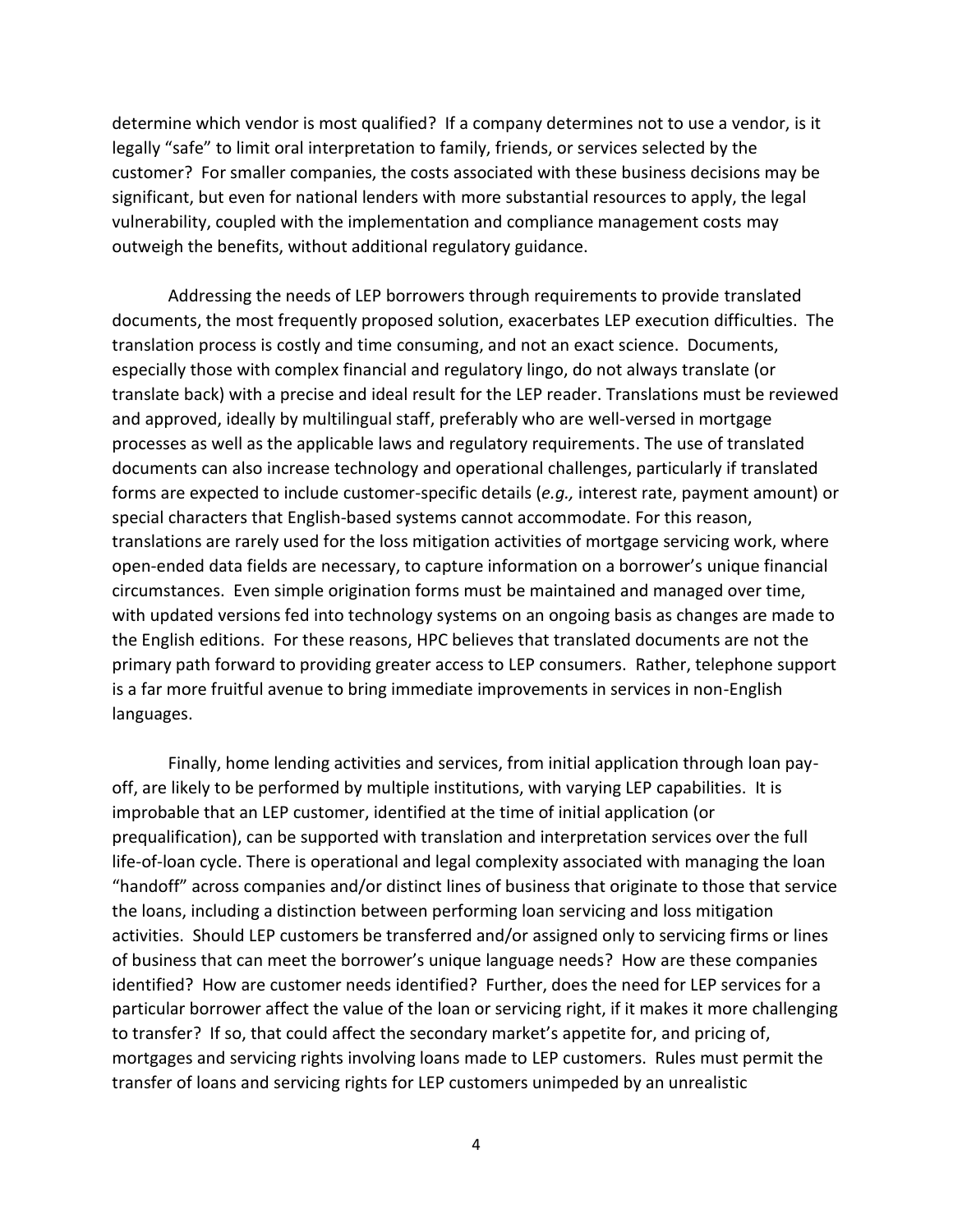expectation that any company that accepts transfer of the loan will have the capacity to provide translation and interpretation services in the LEP customer's language.

Given these significant challenges in the face of the critical need to serve the LEP population, a regulatory framework must explicitly recognize the distinct roles and responsibilities of various institutions and lines of business in the lending process as well as the language capabilities of those firms and business lines.<sup>5</sup>

## *Regulatory Request*

For HPC members, the core objective of an LEP regulatory framework should be to establish a legal and business environment in which any financial institution can optimize and maximize the flow of information to LEP customers, while staying within explicit safeguards that allow companies to operate confidently within the confines of their LEP capabilities. An ideal regulatory approach would address LEP communications barriers by promoting broad outreach to LEP consumers, early disclosure of the institutions' level of language support and the limitations thereof, and the communications channels through which LEP consumers can obtain information and ask any questions.

HPC recommends that the core elements of an LEP regulatory framework embrace the following principles and concepts:

- **Recognize and promote verbal assistance / oral interpretation as the primary vehicle for LEP customer communications.** Many institutions already employ multilingual staff to support certain languages spoken by LEP borrowers. Some provide phone-based interpreters at no cost, and those that do not (often smaller institutions with fewer resources) may instead commit to working with customer-provided interpreters. This form of LEP assistance offers the greatest level of flexibility as well as the broadest reach across languages and services to meet a customer's needs, answer questions, explain products and features. And, unlike translated documents, telephone-based assistance can be provided at all stages of the product life cycle and can be delivered exactly when the customer has a question or problem.
- **Permit – do not mandate, nor prohibit – the use of translated documents.** Recognizing the challenges posed by the creation, management, and dissemination of translated documents, a regulatory framework that permits the use of translated written

<sup>&</sup>lt;sup>5</sup> This same consideration applies equally to non-mortgage lending. Some non-mortgage products can change hands through various servicers over time (such as student loans), and even credit card accounts can be sold between issuers, placed with debt collection firms, or sold to debt buyers. Thus, providing guidance clarifying that there is no requirement to service in a particular language after a transfer would also be applicable to these nonmortgage products.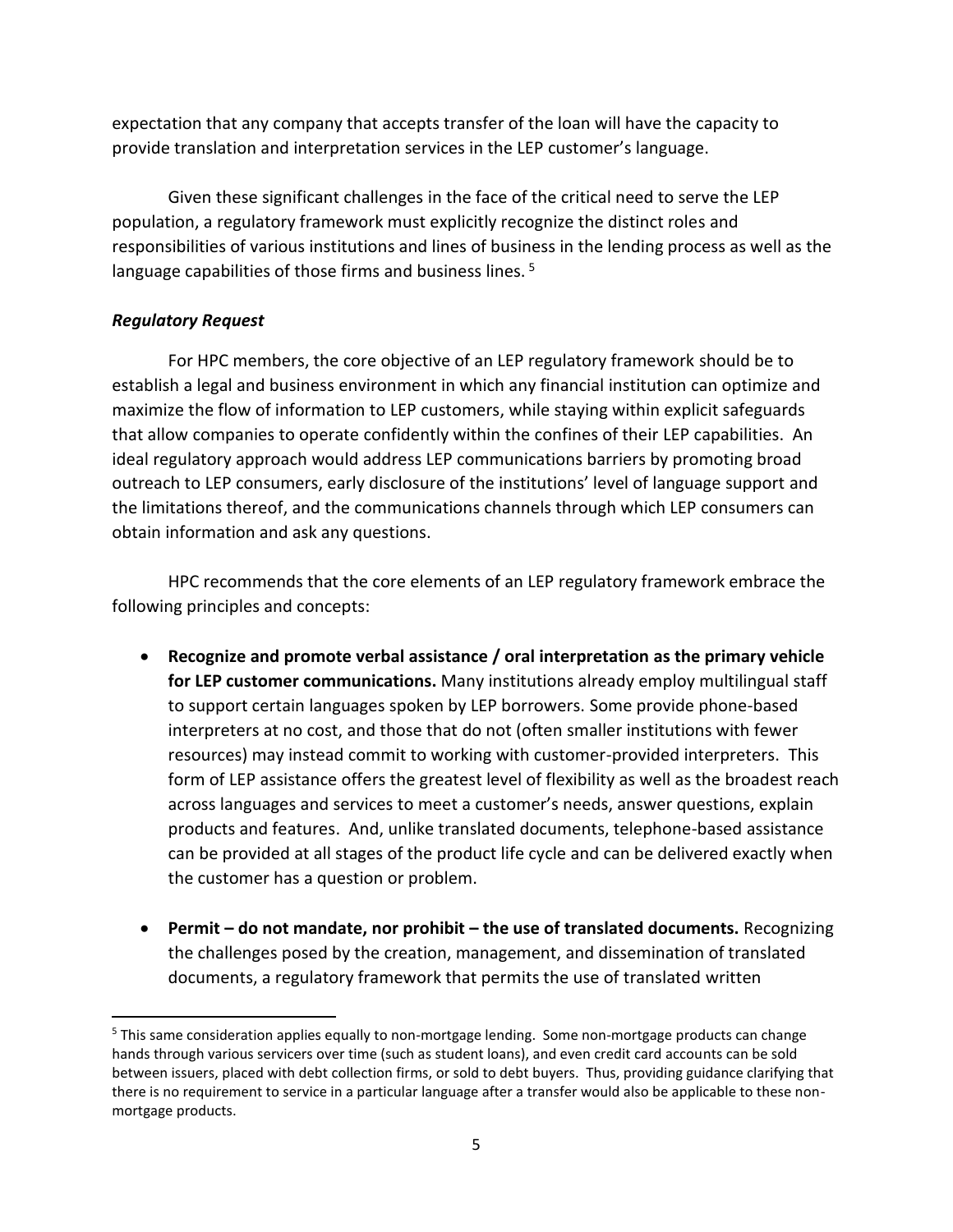materials, but does not require it, would allow financial institutions to determine the most efficient and cost-effective means to gradually and incrementally expand their operations and capabilities, without fear of legal risk. The regulatory framework should make it not only possible, but also safe for any company to decide when and how to adopt and expand the use of translated documents over a period of time, without the threat of disparate treatment or fair lending claims that today serve as a constraint on many companies' use of translated documents. Conditioning outreach to LEP consumers on the provision of translated documents establishes an expensive, complicated barrier for institutions.<sup>6</sup>

- **Require financial institutions to disclose to customers the types and level of LEP support available early in the relationship.** The LEP customer benefits from entering the business relationship with a full understanding of the products and services that can be accessed with LEP language assistance and what form that assistance will take. A regulatory framework that directly mandates that this type of information be made available to consumers, through disclosures, website materials, and other forms of communications would ensure that LEP consumers receive key information early in the relationship. The extent of language support offered (particularly the availability of translated documents or interpreter assistance) may be material to some LEP consumers, so a regulatory framework should require disclosures on these points early in the process. The consumer should know before committing to a product or service whether translation of related documents and disclosures and/or what form of oral interpretation services are available. This requirement is, of course, also consistent with the Bureau's guidance in the 2016 *Supervisory Highlights* that addressed this issue, but HPC believes that additional specificity around the timing, location and prominence of these disclosures would be helpful to both consumers and industry.
- **Provide flexibility to engage in outreach to** *all* **LEP populations, regardless of size.** A financial institution will determine which LEP customers to serve on the basis of a variety of factors, including the geographical footprint of the company and the size of the population that it could reach. However, that will be only one consideration and there may very well be a good reason for a company to target a smaller set of LEP customers, perhaps to take advantage of existing institutional capacity or to build out broader LEP capabilities or to reach a specific underserved group. HPC recommends

 $6$  We recognize that there may be instances where one might reasonably conclude the benefit of requiring translated documents outweighs any burdens imposed on the lender or servicer. For example, through rulemaking, the Bureau has previously required translated disclosures in connection with remittance transfer services (12 CFR 1005.31(g)), prepaid accounts (12 CFR 1005.18(b)(9)), and advertisements for dwelling secured loans (12 CFR 1026.24(i)(7)). Should the Bureau believe that translated documentation or disclosures should be required in other circumstances, this could be addressed through similar rulemakings. Addressing such a requirement through a formal rulemaking approach would not only result in clarity and consistency, but would also follow a more measured approach that permits careful consideration of any operational burden, costs or potential unintended consequence.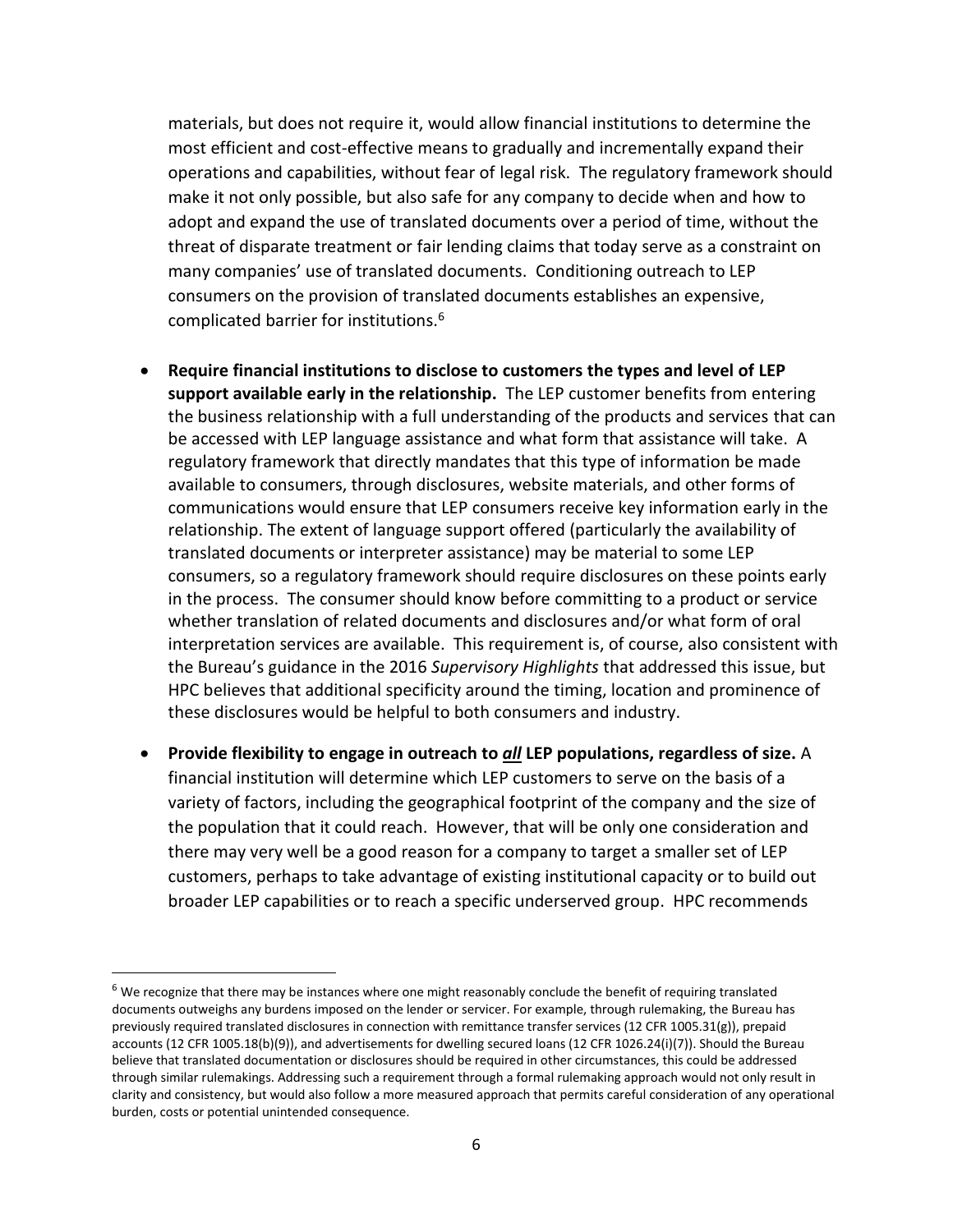that a framework allow institutions to serve these smaller groups of customers, without fear of liability.

- **Preserve legal liability for unfair, deceptive, discriminatory, or otherwise prohibited behavior, of course**. HPC recommends consideration of a more expansive regulatory framework, with clearly delineated safeguards for financial institutions, solely to establish a legal foundation from which institutions can reach and support LEP populations. In an ideal scenario, provided an institution fulfills certain minimum requirements and practices, marketing or assisting a specified set of LEP customers in other languages, should not be considered unfair, deceptive, abusive, or discriminatory. However, it goes without saying that any regulatory framework should not protect problematic practices, such as affirmatively misrepresenting terms or conditions, discriminating against LEP individuals in loan processing, or targeting LEP communities for unfair or exploitive products – regardless of the language in which such practices occur.
- **Support and promote the use of a Language Access Plan by each financial institution.**  A Language Access Plan can serve as a vehicle for a company to identify and describe the products and services offered to LEP customers, the non-English languages supported across the particular products and services, and the primary forms of LEP assistance provided. A plan might also include the rationale for these LEP business decisions, including operational and legal constraints that affect the provision of language services.

## *Proposed Regulatory Guidance*

HPC members request that the CFPB consider developing a guidance booklet similar to the [Federal Trade Commission's Dot Com Dis](https://www.ftc.gov/news-events/press-releases/2013/03/ftc-staff-revises-online-advertising-disclosure-guidelines)closures guidance, expressly intended to help financial institutions navigate key decisions regarding how best to assist LEP customers, within the confines of their unique sets of LEP capabilities. Such a guidebook could cover the core elements of a regulatory framework, as described above.

This guidance should be designed and intended to give financial institutions the confidence necessary to establish and execute policies and procedures to reach and serve LEP customers without threat of legal action. It should highlight the variable nature of LEP support across financial institutions, and recognize that companies must make determinations regarding the scope of products and services to be supported in non-English languages on the basis of not only the population served, but also the company's own capabilities. We would recommend that the guidance affirm the objective for companies to provide LEP assistance, yet also explicitly acknowledge the reality that companies cannot offer all products and services in the 350+ languages spoken in the United States and therefore, companies must be able to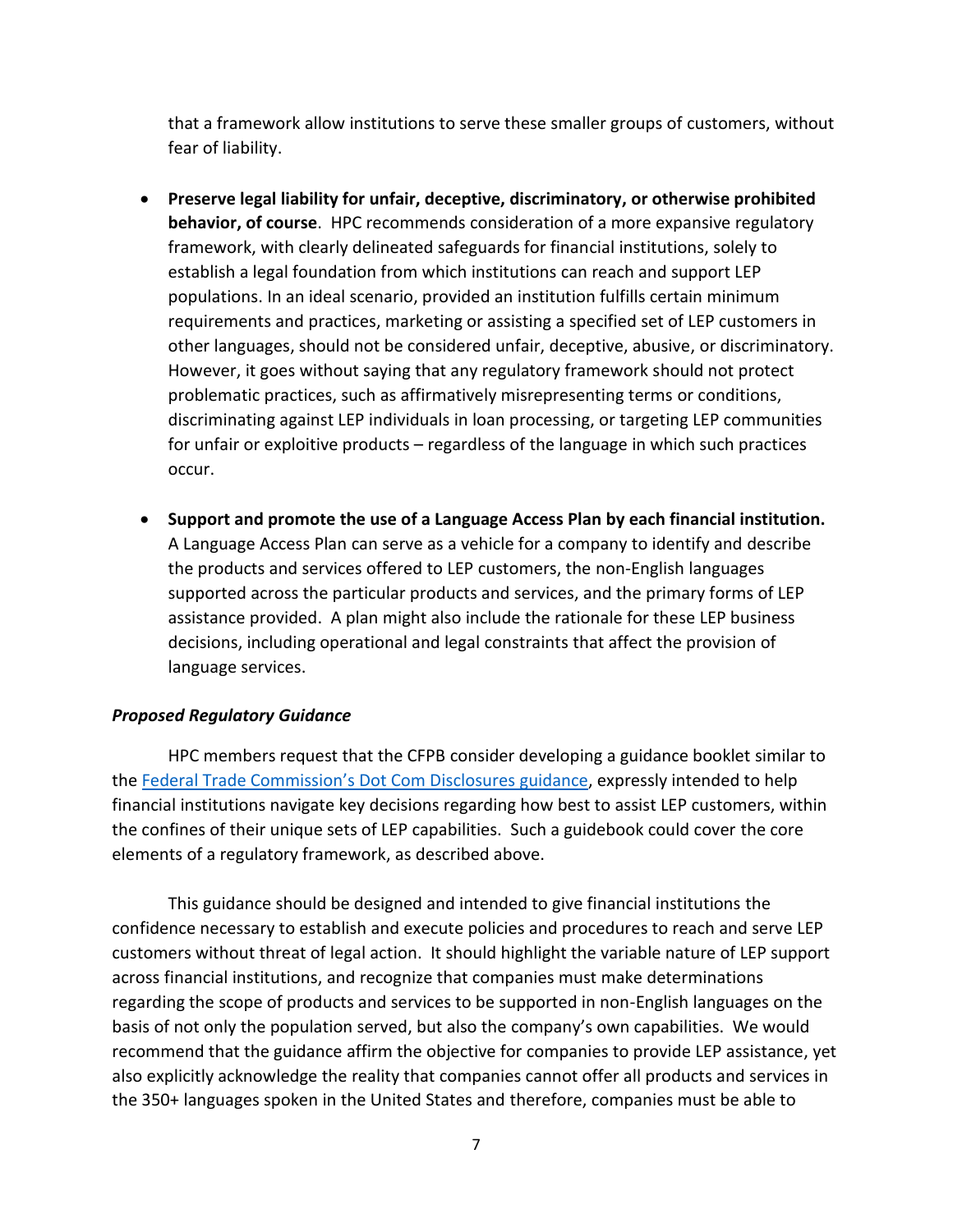determine how best to meet the needs of LEP customers without legal risk associated with a fair lending claim.

The guidance booklet could describe methods deemed appropriate by CFPB for institutions to make decisions and the acceptable factors they should consider when providing LEP support across their business operations, with actual examples to illustrate compliant and noncompliant acts and practices. The document could be divided into sections for the segments of business:

- marketing and outreach
- loan origination, from prequalification through loan closing
- servicing, including loss mitigation and foreclosure processes
- servicing transfers (if including non-mortgage products, CFPB could cover the placement or sale of debts with debt collectors or debt buyers) and securitization
- general information for and interactions with consumers

For each of these core segments of the business as well as general communications with LEP customers, the document could cover some of the relevant issues that an institution might include in the company's language access plan, consumer disclosures, or compliance management system. HPC would recommend that for each of the business segments listed above, CFPB could offer clear guidance on how the company may determine what languages and what forms of assistance will be made available, under both the company's interpreter access policy and the document translation policy. For each of the lending life-cycle activities, an institution needs to understand what policies and practices are legally permissible, and how to document and justify each business decision associated with the provision of LEP assistance. Such guidance would provide lenders with a safe environment to perform some, but not all, business using non-English language support. Among the areas that CFPB could and, frankly should, address are how to:

- Market, originate, or service mortgage products or services in *some* languages but not others and what factors may be used to make that decision
- Market, originate, or service products or services in a language other than English, if the lender does not also provide documents and/or disclosures for such products or services in that language, and how to document the rationale and justify that decision